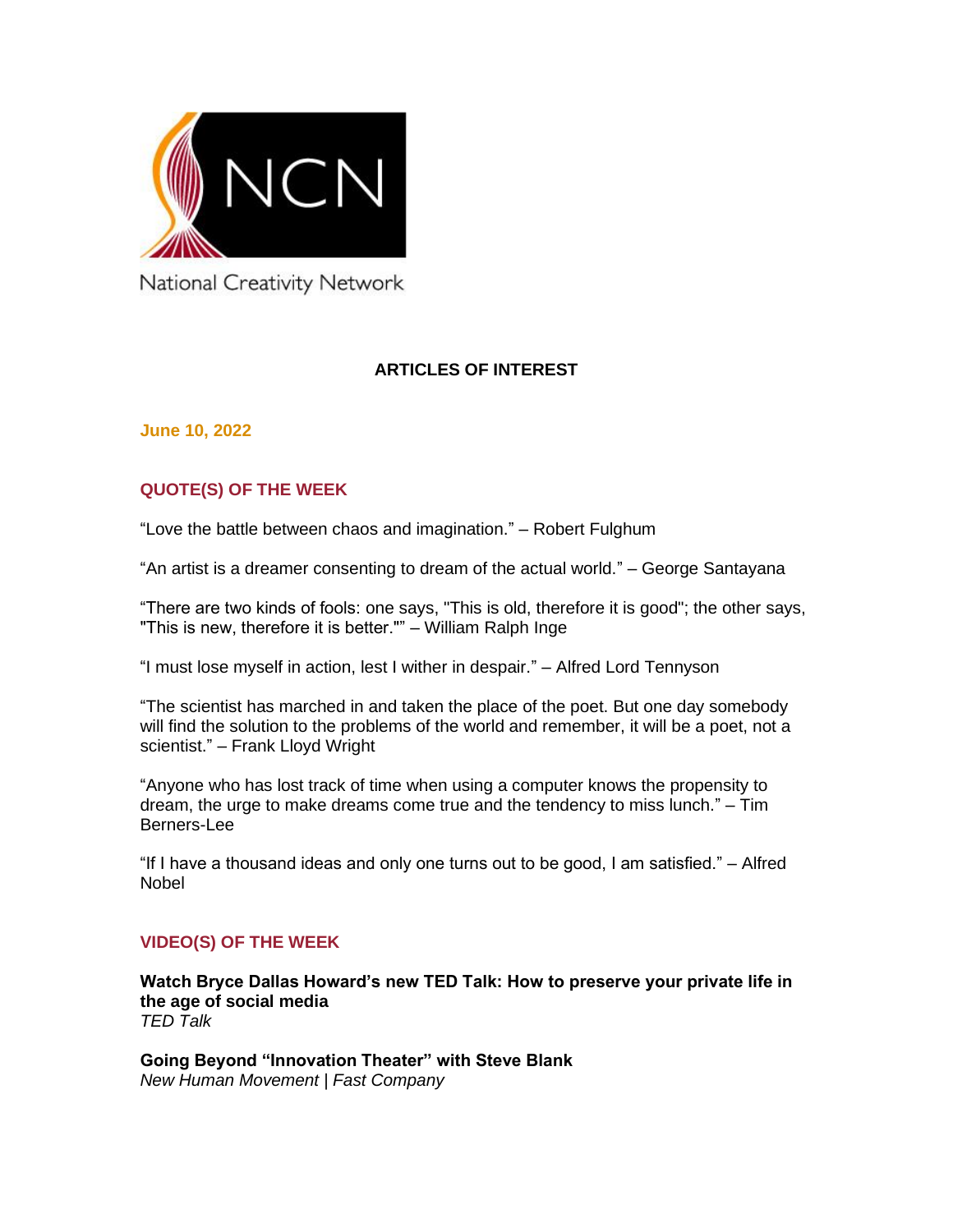## **[Episode 108 | InnovateHERs: Strategies from Purpose-Driven Entrepreneurial](https://silverliningforlearning.org/episode-108-innovatehers-strategies-from-purpose-driven-entrepreneurial-women/)  [Women](https://silverliningforlearning.org/episode-108-innovatehers-strategies-from-purpose-driven-entrepreneurial-women/)**

*Silver Lining for Learning*

**[Pinkcast 4.24. 5 surprising tips for getting the most out of your trip abroad.](https://www.danpink.com/pinkcast/pinkcast-4-24-5-surprising-tips-for-getting-the-most-out-of-your-trip-abroad/)** *Daniel H. Pink*

**[ASK A SCIENTIST...why do you consult for film and television?](https://youtu.be/33jGlc1UT98)** *The Science & Entertainment Exchange*

**[Poetry Out Loud—Building Creativity and Confidence Since 2005](https://youtu.be/xte792uqKEA)** *National Endowment for the Arts*

## **FEATURED EVENTS/OPPORTUNITIES**

**NEW Wrong Answers Only - [Extreme Environments Edition](https://www.eventbrite.com/e/wrong-answers-only-extreme-environments-edition-tickets-334702292567)** *LabX Presented by the National Academy of Sciences* **June 9**

**NEW [Mathemalchemy Exhibition Talk and Closing Reception](https://www.eventbrite.com/e/mathemalchemy-exhibition-talk-and-closing-reception-tickets-344289297557)** *Cultural Programs of the National Academy of Sciences* **June 12**

**[2022 Theme | The Funny Thing About Climate Change A Creative Challenge for](https://bowseat.org/programs/ocean-awareness-contest/contest-overview/)  [Teens Worldwide](https://bowseat.org/programs/ocean-awareness-contest/contest-overview/)** *Bow Seat Ocean Awareness Programs*

**Deadline: June 13**

**NEW [From idea to impact: The new market for public health entrepreneurs](https://harvard.az1.qualtrics.com/jfe/form/SV_8AFe8wfkV9QxNNI)** *Harvard Public Health Magazine | Harvard T.H. Chan School of Public Health* **June 14, 2022**

### **[2022 ENCATC Congress](https://www.encatc.org/en/events/detail/2022-encatc-congress/)**

*ENCATC The European network on cultural management and policy* **Deadline: June 15 | [2022 Call for its Annual Education and Research Session](https://www.encatc.org/en/call-for-abstracts-and-teaching-demonstrations/) Congress: October 17 - 19 | Antwerp, Belgium**

**[The Role for Industry Employers in Creating High Impact Afterschool STEM](https://stemconnector.zoom.us/webinar/register/WN_EmQT5KQmQhe3wLlRJeRy7g)  [Programs](https://stemconnector.zoom.us/webinar/register/WN_EmQT5KQmQhe3wLlRJeRy7g)** *STEMconnector and STEM Next*

**June 16**

**[An exceptional ceremony to celebrate outstanding women scientists: 15](https://www.unesco.org/en/articles/exceptional-ceremony-celebrate-outstanding-women-scientists-15-international-laureates-and)  [International Laureates and 30 Rising Talents](https://www.unesco.org/en/articles/exceptional-ceremony-celebrate-outstanding-women-scientists-15-international-laureates-and)** *UNESCO* **June 30**

**[2022 IDEA Awards Celebrate Design Innovation](https://www.machinedesign.com/community/article/21241324/2022-idea-awards-celebrate-design-innovation)** *Machine Design* **Deadline: June 24**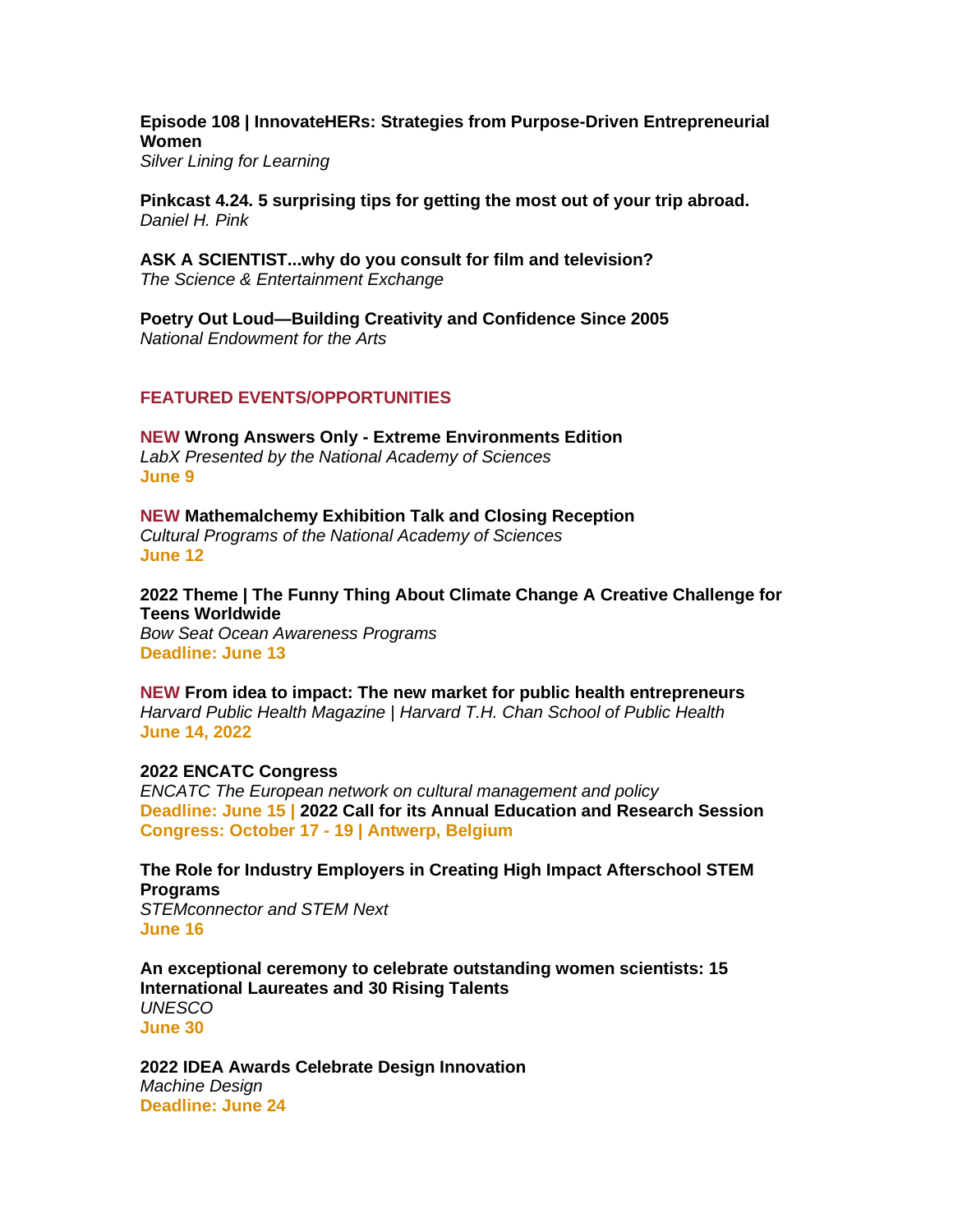**[CPSI 2022 Connect](https://cpsiconference.com/)** *Creative Problem Solving Institute* **June 26 – 30** 

**[Apply to be a TED Fellow!](https://blog.ted.com/apply-to-be-a-ted-fellow-2/)** *TED Blog* **Deadline: June 30**

**[The Women in AI Breakfast is a go, and nominations for the Women in AI Awards](https://venturebeat.com/2022/05/18/the-women-in-ai-breakfast-is-a-go-and-nominations-for-the-women-in-ai-awards-now-open/)  [now open](https://venturebeat.com/2022/05/18/the-women-in-ai-breakfast-is-a-go-and-nominations-for-the-women-in-ai-awards-now-open/)** *VentureBeat* **Award Nominations Deadline: June 30 AI Breakfast: July 19**

**[World Conference on Cultural Policies and Sustainable Development –](https://www.unesco.org/en/mondiacult2022) Mondiacult [2022](https://www.unesco.org/en/mondiacult2022)** *UNESCO* **September 28 – 30** 

**[I Love My County Because... Art Contest](https://www.naco.org/resources/i-love-my-county-because-art-contest)** *National Association of Counties* **Deadline: October 7**

**[The 2022 Computer Science for ALL Summit Announced](https://csforall.medium.com/the-2022-computer-science-for-all-summit-announced-dcb5d9c93667)** *CSforAll | Medium* **October 19 – 21 | Memphis**

**[2022 AIGA Design Conference](https://www.aiga.org/design/design-conferences/aiga-design-conference)** *AIGA* **October 20 – 22 | Seattle, WA and Virtual**

**[Call for Articles | General Issue](https://www.encatc.org/en/upcoming-issues-and-call-for-articles/)** *European Journal of Cultural Management and Policy | ENCATC* **Deadline: Ongoing**

**[Idea Jams 2021/2022](https://canadiannetworkforimaginationandcreativity.com/registerhere)** *Canadian Network for Imagination and Creativity* **Series**

**[CreativeMornings | a monthly breakfast lecture series](http://www.creativemornings.com/)** *CreativeMornings* **Various**

**[Nesta Talks to...](https://www.nesta.org.uk/feature/nesta-talks-to/)** *Nesta* **Various**

**[Interactive Map | Science Festivals](https://sciencefestivals.org/festivals/)** *Science Festival Alliance*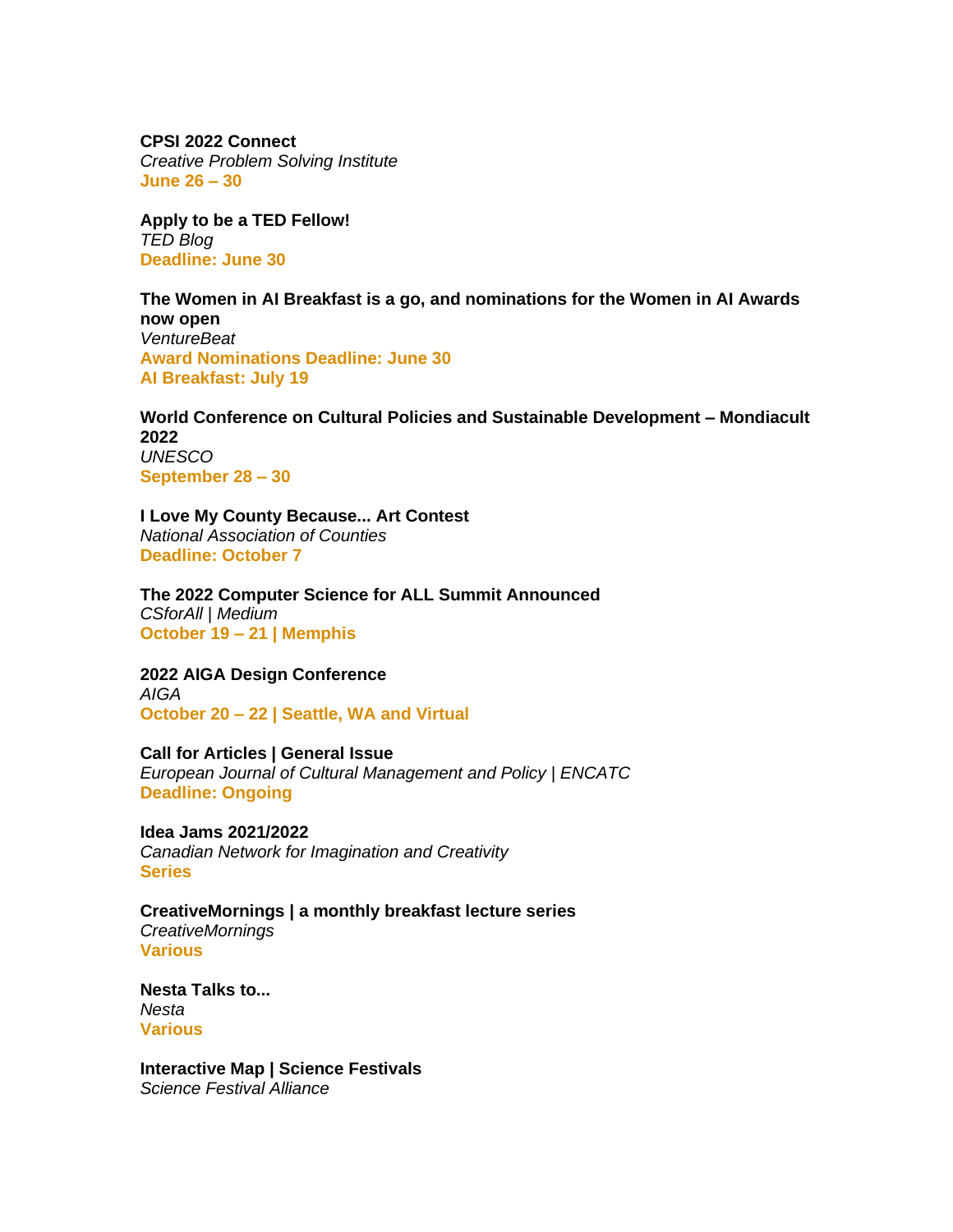### **Various**

## **ARTICLES OF INTEREST**

**[Using Psychology to Increase Creativity](https://cdn.psychologytoday.com/us/blog/frazzlebrain/202206/using-psychology-increase-creativity)** *Frazzlebrain | Psychology Today*

**[Genetic engineers could learn a thing or two from the Jurassic Park movies](https://www.fastcompany.com/90759811/genetic-engineers-could-learn-a-thing-or-two-from-the-jurassic-park-movies)** *Fast Company*

**[We are fully dependent on the internet—and that's changing our brains \(and](https://www.fastcompany.com/90759823/we-are-fully-dependent-on-the-internet-and-thats-changing-our-brains-and-everything-else)  [everything else\)](https://www.fastcompany.com/90759823/we-are-fully-dependent-on-the-internet-and-thats-changing-our-brains-and-everything-else)** *Fast Company*

**[This game designer predicted COVID 10 years ago. Here's what's coming next](https://www.fastcompany.com/90759456/this-game-designer-predicted-covid-10-years-ago-heres-whats-coming-next)** *Fast Company*

**[Anyone can get involved in scientific discovery –](https://uwmadscience.news.wisc.edu/uncategorized/anyone-can-get-involved-in-scientific-discovery-and-you-dont-need-a-masters-degree-or-a-lab-coat-to-do-it/) and you don't need a master's [degree or a lab coat to do it](https://uwmadscience.news.wisc.edu/uncategorized/anyone-can-get-involved-in-scientific-discovery-and-you-dont-need-a-masters-degree-or-a-lab-coat-to-do-it/)** *UWMadScience | University of Wisconsin-Madison*

**[A Scholarly Journey to Redefining Creativity with Dr. Marta Davidovich Ockuly](https://creativityandeducation.com/a-scholarly-journey-to-redefining-creativity-with-dr-marta-davidovich-ockuly/)** *Creativity and Education*

**[Love classic cars? Now you can get a '50s whip turned into an EV.](https://www.popsci.com/environment/vintage-retrofit-electric-vehicles/)** *Popular Mechanics*

**[Women in electrochemistry put science first](https://physicsworld.com/a/women-in-electrochemistry-put-science-first/)** *Phys.org*

**[Universities Partner To Make Chemistry More Equitable](https://www.cmu.edu/news/stories/archives/2022/june/asu-cmu-chemistry.html)** *Carnegie Mellon University*

**[Advance STEM Education In Bipartisan Innovation And Competition Legislation](https://www.nga.org/news/commentary/advance-stem-education-in-bipartisan-innovation-and-competition-legislation/)** *National Governors Association*

**[Big Tech Is Hoarding the Data that Humanity Needs to Thrive](https://time.com/6185433/big-tech-hoarding-data-humanity-needs/)** *Time*

**[Folding, Cutting and Bending Our Way into a More Adaptable Future](https://viterbischool.usc.edu/news/2022/06/folding-cutting-and-bending-our-way-into-a-more-adaptable-future/)** *USC Viterbi School of Engineering - University of Southern California* 

**[Why Crows Are as Smart as 7 Year Old Humans Video](https://www.technologynetworks.com/neuroscience/videos/why-crows-are-as-smart-as-7-year-old-humans-362389)** *Technology Networks* 

**[An astrophysicist in a biomedical universe](https://news.mit.edu/2022/magdelena-allen-pet-scanner-0610)** *MIT News*

**[This creative exercise turns disorganized thoughts into gold](https://www.fastcompany.com/90755854/this-creative-exercise-turns-disorganized-thoughts-into-gold)** *Fast Company*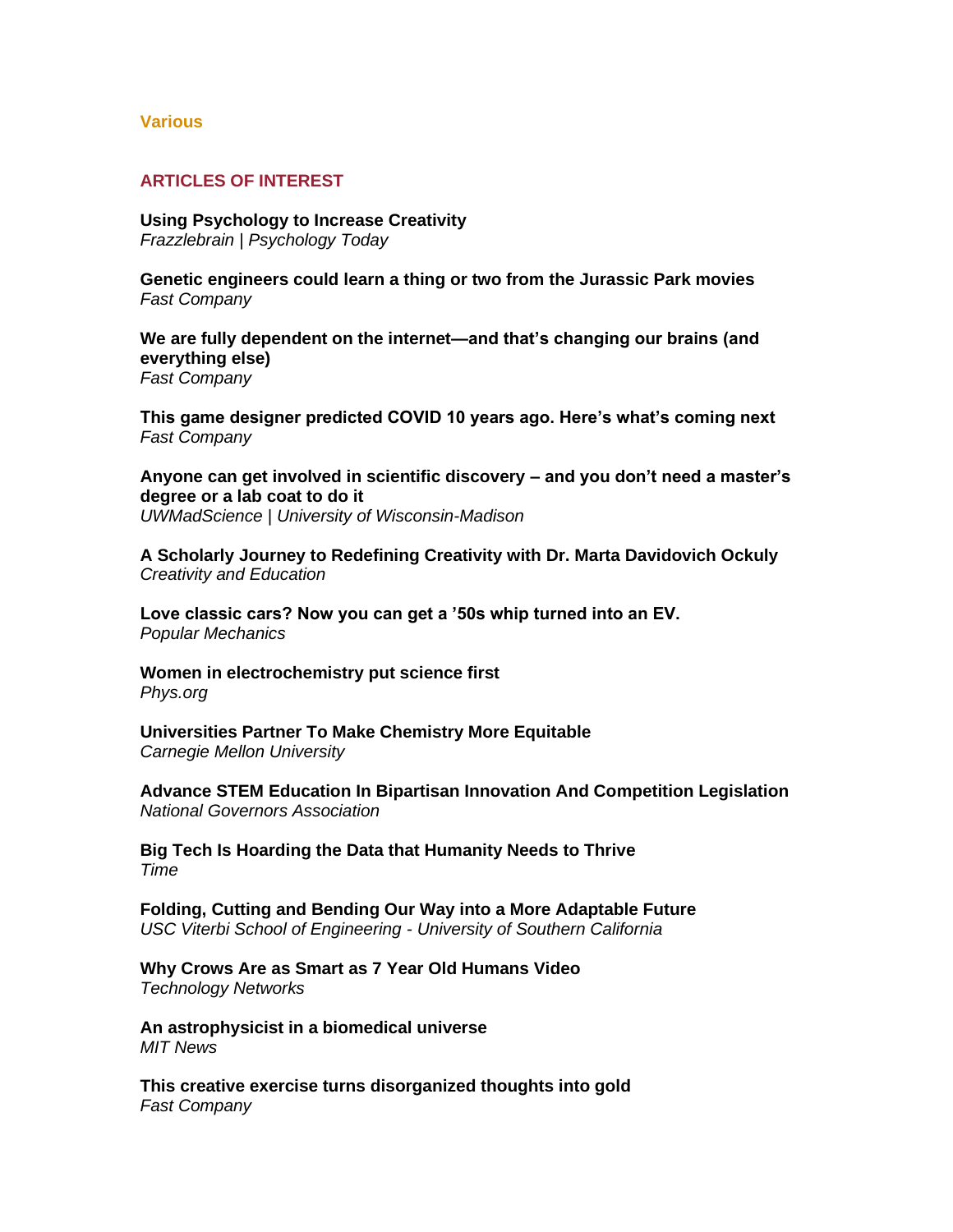**[When will I be able to upload my brain to a computer?](https://theconversation.com/when-will-i-be-able-to-upload-my-brain-to-a-computer-184130)** *The Conversation*

**[Three distinct brain circuits in the thalamus contribute to Parkinson's symptoms](https://news.mit.edu/2022/brain-circuits-thalamus-parkinsons-0608)** *MIT News*

**[Pablo Picasso was not a lone genius](https://theconversation.com/pablo-picasso-was-not-a-lone-genius-creator-he-was-at-the-centre-of-several-creative-hubs-and-changed-the-course-of-western-art-181329) creator – he was at the centre of several [creative hubs, and changed the course of western art](https://theconversation.com/pablo-picasso-was-not-a-lone-genius-creator-he-was-at-the-centre-of-several-creative-hubs-and-changed-the-course-of-western-art-181329)** *The Conversation*

**[Scientists seek to grow the field of eDNA research 'without squelching creativity'](https://www.washington.edu/news/2022/06/09/scientists-seek-to-grow-the-field-of-edna-research-without-squelching-creativity/)** *University of Washington News*

## **[SENSES Project Teaches Self-Expression, Creativity Through Music and](https://news.syr.edu/blog/2022/06/08/senses-project-teaches-self-expression-creativity-through-music-and-podcasting/)  [Podcasting](https://news.syr.edu/blog/2022/06/08/senses-project-teaches-self-expression-creativity-through-music-and-podcasting/)**

*Syracuse University News*

**[How to be more creative: Psychology recommends these five habits.](https://bigthink.com/neuropsych/how-to-be-more-creative/)** *Big Think*

**[What jazz improv can teach us about creativity and breaking the rules](https://www.erienewsnow.com/story/46660896/what-jazz-improv-can-teach-us-about-creativity-and-breaking-the-rules)** *Erie News Now* 

**[Can arts education help kids heal from the trauma of the pandemic?](https://edsource.org/2022/can-arts-education-help-kids-heal-from-the-trauma-of-the-pandemic/673558)** *EdSource*

**[Satellites and AI Can Help Solve Big Problems—If Given the Chance](https://www.wired.com/story/satellite-images-ai-solve-problems-governments/)** *WIRED*

**[How Humanlike Do We Really Want Robots to Be?](https://www.smithsonianmag.com/science-nature/how-humanlike-do-we-really-want-robots-to-be-180980234/)** *Science and Nature | Smithsonian*

**[Elton John becomes a QR code for AIDS donations at Pride](https://adage.com/creativity/work/elton-john-becomes-qr-code-aids-donations-pride/2419946)** *AdAge.com*

**[Would you trust a colleague who stole your ideas?](https://www.ideatovalue.com/insp/nickskillicorn/2022/06/would-you-trust-a-colleague-who-stole-your-ideas/)** *Idea to Value*

**[How a Saxophonist Tricked the KGB by Encrypting Secrets in Music](https://www.wired.com/story/merryl-goldberg-music-encryption-ussr-phantom-orchestra/)** *WIRED*

### **[Tour a Submerged Cave Packed With Paleolithic Art—Without Ever Venturing](https://www.smithsonianmag.com/smart-news/tour-submerged-cave-packed-with-paleolithic-art-without-ever-venturing-underwater-180980224/)  [Underwater](https://www.smithsonianmag.com/smart-news/tour-submerged-cave-packed-with-paleolithic-art-without-ever-venturing-underwater-180980224/)**

*Smart News | Smithsonian*

**[5 Ways to Become a Better Storyteller](https://www.ideou.com/blogs/inspiration/5-ways-to-become-a-better-storyteller)** *IDEO U*

**Start small and [build momentum](https://www.ideatovalue.com/insp/nickskillicorn/2022/06/start-small-and-build-momentum)** *Idea to Value*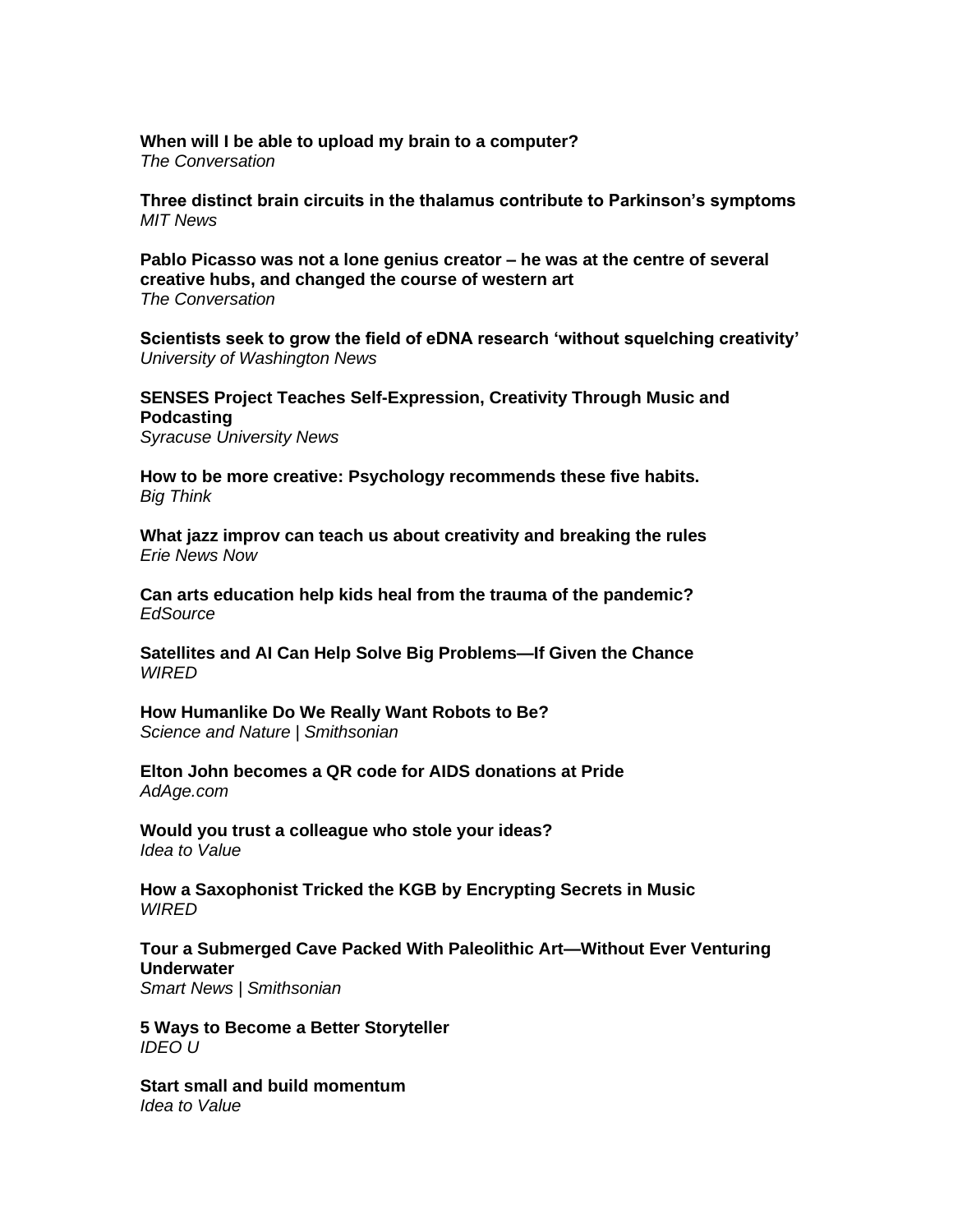**[How science helps fuel a culture of misinformation](https://www.niemanlab.org/2022/06/how-science-helps-fuel-a-culture-of-misinformation/)** *Nieman Lab*

**[FaZe Clan's Grand Plans](https://www.gq.com/story/faze-clans-grand-plans)** *GQ*

**[DIY Girls Are Bringing Hope To The Future Of Women In STEM](https://uproxx.com/technology/diy-girls-non-profit/)** *Tech | Uproxx*

**[The Ever-changing Art of the Screensaver](https://eyeondesign.aiga.org/the-ever-changing-art-of-the-screensaver/)** *AIGA Eye on Design*

**[The Tangled Truth About NFTs and](https://www.theverge.com/23139793/nft-crypto-copyright-ownership-primer-cornell-ic3) Copyright** *The Verge*

**[Stan Lee Returns to Marvel Studios With Genius Brands, POW! Entertainment](https://www.hollywoodreporter.com/movies/movie-news/stan-lee-marvel-studios-licensing-deal-1235149039/?mc_cid=ee220dbdbb&mc_eid=1965a9f6ef)  [Licensing Deal \(Exclusive\)](https://www.hollywoodreporter.com/movies/movie-news/stan-lee-marvel-studios-licensing-deal-1235149039/?mc_cid=ee220dbdbb&mc_eid=1965a9f6ef)** *The Hollywood Reporter*

**[Are you smart?](https://seths.blog/2022/06/are-you-smart/)** *Seth's Blog*

**[Transformation Insights](https://bradenkelley.com/2022/06/transformation-insights/)** *Human-Centered Change and Innovation*

**[Humpback whales face a major setback from climate change](https://www.nationalgeographic.com/environment/article/humpback-whales-face-a-major-setback-from-climate-change)** *National Geographic*

**[What Is Sportswashing \(and Does It Work\)?](https://freakonomics.com/podcast/what-is-sportswashing-and-does-it-work/)** *Freakonomics*

**[Now They Tell Me: Yes, Fiction Writing Is Hard!](https://cdn.psychologytoday.com/us/blog/creativity-without-borders/202206/now-they-tell-me-yes-fiction-writing-is-hard)** *Creativity Without Borders | Psychology Today*

**[Three Ways to Cultivate Serendipity](https://cdn.psychologytoday.com/us/blog/connect-the-dots/202206/three-ways-cultivate-serendipity)** *Connect the Dots | Psychology Today*

**[Tree Rings Shed Light on a Stradivarius Mystery](https://www.nytimes.com/2022/06/08/science/stradavirius-violin-tree-rings.html)** *The New York Times*

**Opinion | To create safer [neighborhoods, arts and culture are key](https://www.nydailynews.com/opinion/ny-oped-arts-culture-safer-neighborhoods-20220606-vl3xqhsoq5ae7c3hl4eywynpna-story.html)** *New York Daily News*

**[Legislation to Limit Critical Race Theory at Colleges Has Reached Fever Pitch](https://www.chronicle.com/article/legislation-to-limit-critical-race-theory-at-colleges-has-reached-fever-pitch)** *The Chronicle of Higher Education*

**[Hard Wired: How evolutionary psychology ended up at the heart of the culture](https://yalereview.org/article/evolutionary-psychology-culture-wars)  [wars](https://yalereview.org/article/evolutionary-psychology-culture-wars)** *The Yale Review*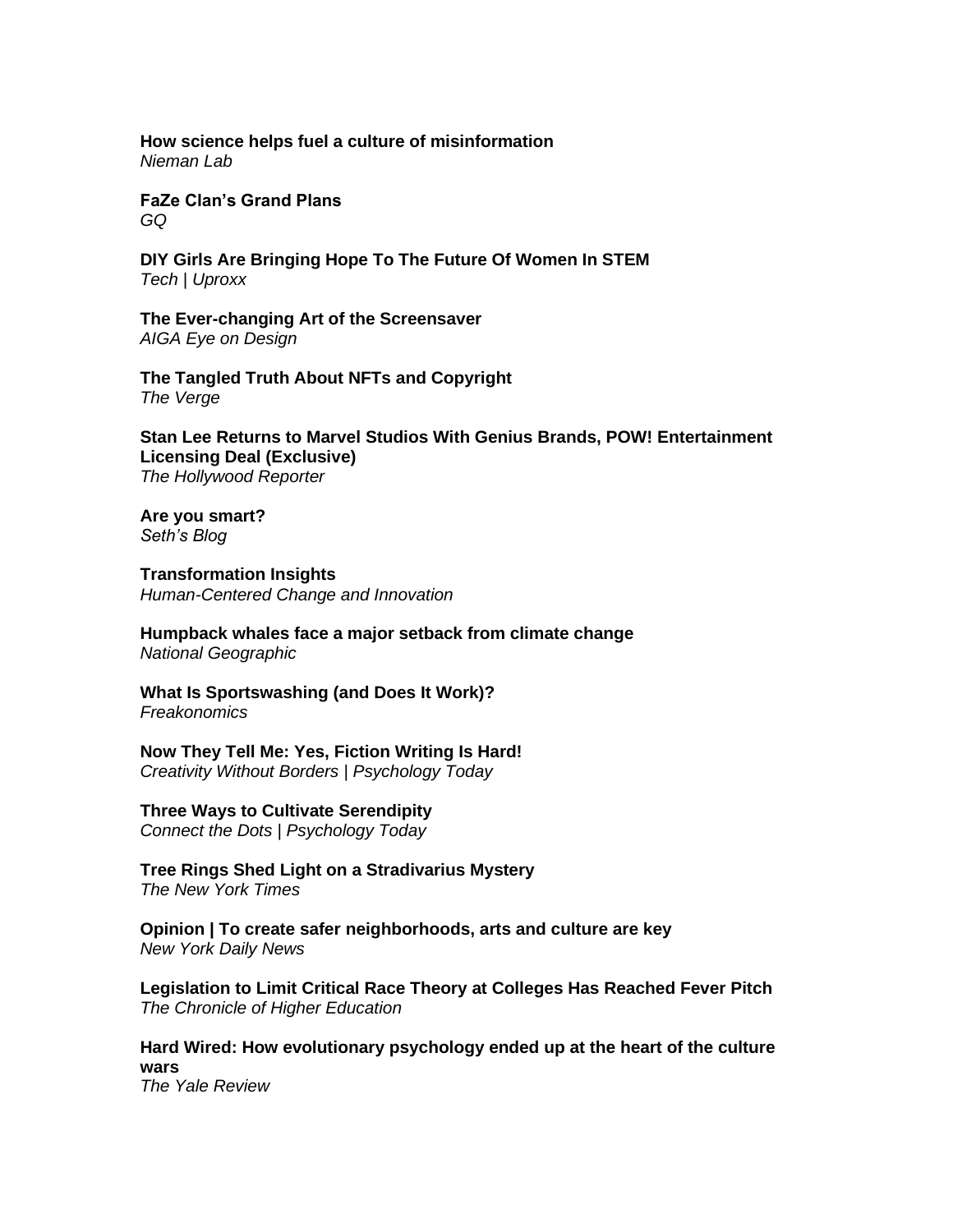**[What We're Reading: German Artists Are Selling Their Work to Fund Housing for](https://www.giarts.org/blog/jaime-sharp/what-were-reading-german-artists-are-selling-their-work-fund-housing-homeless)  [the Homeless](https://www.giarts.org/blog/jaime-sharp/what-were-reading-german-artists-are-selling-their-work-fund-housing-homeless)**

*Grantmakers in the Arts*

**[ICYMI: NFT specialist Ad Astra launches targeting traditional art world](https://www.giarts.org/blog/jaime-sharp/icymi-nft-specialist-ad-astra-launches-targeting-traditional-art-world)** *Grantmakers in the Arts*

**[Vintage Typewriters Are Reassembled into Amazing Metallic Bird Sculptures by](https://www.thisiscolossal.com/2022/06/jeremy-mayer-typewriter-birds/)  [Jeremy Mayer](https://www.thisiscolossal.com/2022/06/jeremy-mayer-typewriter-birds/)** *Colossal*

**[2022 Joyce Awards Announcement](https://www.joycefdn.org/news/2022-joyce-awards-announcement)** *Joyce Foundation* 

**[How the arts can help children think about gun violence](https://www.npr.org/2022/06/07/1103391896/how-the-arts-can-help-children-think-about-gun-violence)** *All Things Considered | NPR*

**[The Most Important Lesson Nobel Laureate Physicist Richard Feynman Learned](https://imagine-er7.com/2022/06/07/the-most-important-lesson-nobel-laureate-physicist-richard-feynman-learned-about-creativity/)  [about Creativity](https://imagine-er7.com/2022/06/07/the-most-important-lesson-nobel-laureate-physicist-richard-feynman-learned-about-creativity/)** *Imagineer7's Weblog*

**[Even NASA is Surprised by the Staggering Power of the James Webb](https://medium.com/predict/even-nasa-is-surprised-by-the-staggering-power-of-the-james-webb-d6710f58b45a)** *Predict | Medium*

**[Looking Beyond the Classroom to Get Students Back into Learning](https://stemnext.org/back-to-learning/)** *STEM Next Opportunity Fund*

**[Using Visual Thinking Strategies in the Classroom](https://www.edutopia.org/article/using-visual-thinking-strategies-classroom)** *Critical Thinking | Edutopia*

**[Reinforcing Elementary Math Lessons With Movement](https://www.edutopia.org/article/reinforcing-elementary-math-lessons-movement)** *Arts Integration | Edutopia*

**[Adding Music to Your Classroom With a Ukulele](https://www.edutopia.org/article/adding-music-your-classroom-ukulele)** *Early Childhood Education | Edutopia*

**[Using Sci-Fi in the Science Classroom](https://www.edutopia.org/article/using-sci-fi-science-classroom)** *Creativity | Edutopia*

**[Picture Books That Inspire Collaboration in Early Childhood Classrooms](https://www.edutopia.org/article/picture-books-inspire-collaboration-early-childhood-classrooms)** *Collaborative Learning | Edutopia*

**[Pairing Books and Video Games for SEL Impact](https://www.edutopia.org/article/pairing-books-and-video-games-sel-impact)** *Game-Based Learning | Edutopia*

**[How to Take US-Japan Innovation and Technology Cooperation to the Next Level](https://carnegieendowment.org/2022/06/07/how-to-take-u.s.-japan-innovation-and-technology-cooperation-to-next-level-pub-87260)** *Carnegie Endowment for International Peace* 

**[The Unwritten Laws of Physics for Black Women](https://www.wired.com/story/the-unwritten-laws-of-physics/)** *WIRED*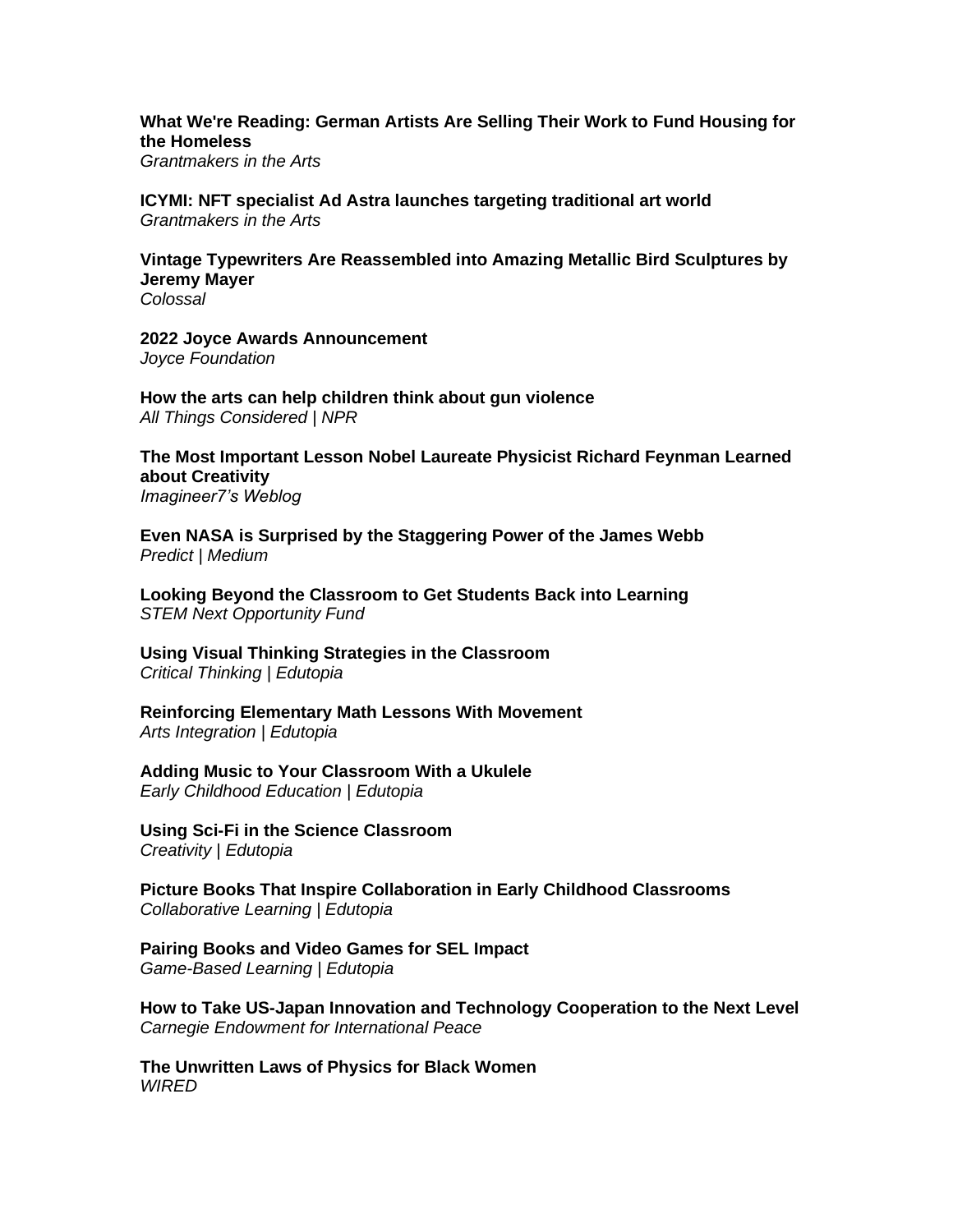**[How the Amish Use Technology](https://www.wired.com/story/virtually-amish-hacking-innovation/)** *WIRED*

**[Opinion | The vital need for creative minds, and the teachers that encourage them](https://www.kitsapsun.com/story/opinion/columnists/2022/06/07/opinion-how-creativity-and-those-who-teach-it-can-change-world/10001333002/)** *Kitsap Sun*

**[How company leaders talk about creativity can hurt investor confidence](https://news.ucr.edu/articles/2022/06/07/how-company-leaders-talk-about-creativity-can-hurt-investor-confidence)** *University of California, Riverside News*

**[UGA illustration programs merge hard science with fine art](https://research.uga.edu/news/uga-illustration-programs-merge-hard-science-with-fine-art/)** *UGA Research News*

**[Black to the Lab looks to pave the way for girls of color in STEM](https://abc7news.com/black-to-the-lab-stem-kit-for-girls-women-in-kristen-wells-lewis/11933112/)** *abc7 News*

**[The Basics of Creative Problem Solving –](https://innovationmanagement.se/2010/06/02/the-basics-of-creative-problem-solving-cps/) CPS** *Innovation Management*

**[21 Great Ways to Innovate](https://innovationmanagement.se/2009/11/03/21-great-ways-to-innovate/)** *Innovation Management*

**[The 7 All-time Greatest Ideation Techniques](https://innovationmanagement.se/2013/05/30/the-7-all-time-greatest-ideation-techniques/)** *Innovation Management*

**[Jeff Koons Balloon Sculpture Could Rake In Over \\$10M In Aid Of Ukraine](https://designtaxi.com/news/418959/Jeff-Koons-Balloon-Sculpture-Could-Rake-In-Over-10M-In-Aid-Of-Ukraine/)** *DesignTAXI.com*

**[Inside the quest to redesign the diaper](https://www.fastcompany.com/90757160/inside-the-quest-to-redesign-the-diaper)** *Co.Design | Fast Company*

**[Why this startup is on a mission to design the perfect sneaker](https://www.fastcompany.com/90758588/why-this-startup-is-on-a-mission-to-design-the-perfect-sneaker)**

*Co.Design | Fast Company*

**[How the Mayflower became the first autonomous ship to cross the Atlantic Ocean](https://www.fastcompany.com/90758518/how-the-mayflower-became-the-first-autonomous-ship-to-cross-the-atlantic-ocean)** *Fast Company*

**[Doubt is their product: How Big Tobacco, Big Oil, and the Gun Lobby market](https://www.fastcompany.com/90759059/doubt-is-their-product-how-big-tobacco-big-oil-and-the-gun-lobby-market-ignorance)  [ignorance](https://www.fastcompany.com/90759059/doubt-is-their-product-how-big-tobacco-big-oil-and-the-gun-lobby-market-ignorance)** *Fast Company*

**[Fast Company announces its Queer 50 2022 list](https://www.fastcompany.com/queer-50/list)** *Fast Company*

**[Scale vs. Speed: Why organizations slow down](https://seths.blog/2022/06/scale-vs-speed-why-organizations-slow-down/)** *Seth's Blog*

**[31 photos from the Nat Geo archives that will ignite your curiosity](https://www.nationalgeographic.com/photography/article/photos-ignite-your-curiosity-nat-geo-archives-may-pod)** *National Geographic*

**[Scientists Develop Injectable Gel That Can Repair Damage After Heart Attacks](https://designtaxi.com/news/418968/Scientists-Develop-Injectable-Gel-That-Can-Repair-Damage-After-Heart-Attacks/)** *DesignTAXI.com*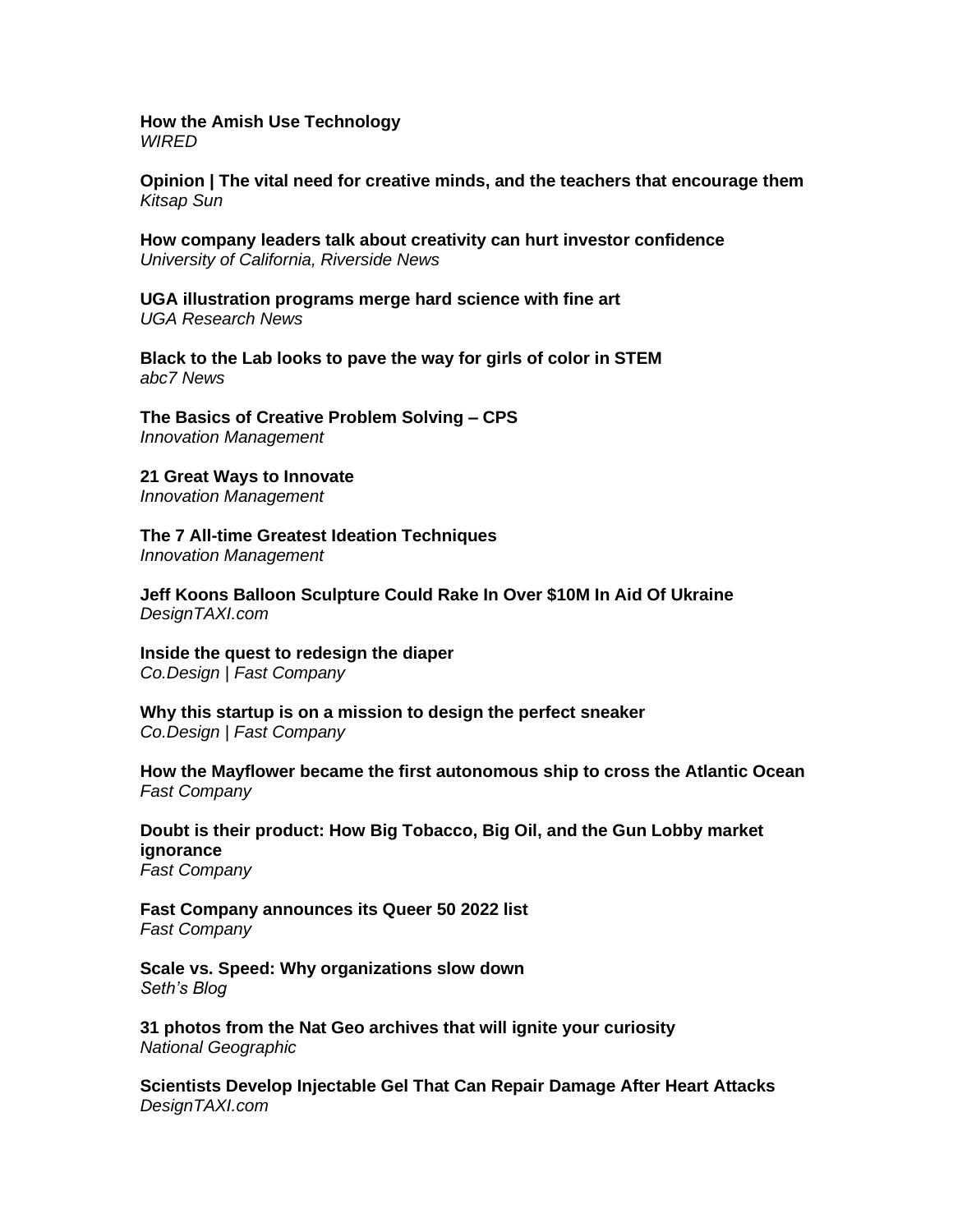#### **[A New Way to Choose Your Next Book](https://www.nytimes.com/2022/06/07/books/new-book-apps-tertulia.html)**

*The New York Times*

**[Job vacancy crisis in the arts?](https://statsinsights.hillstrategies.com/p/job-vacancy-crisis-in-the-arts)** *Statistical insights on the arts | Hill Strategies*

**[Meta Doesn't Mean What You Think It Does](https://www.theatlantic.com/newsletters/archive/2022/06/meta-origin-irony/661191/)**

*The Atlantic*

**[Adams, Nightlife-Loving Mayor, Offers Plan to 'Let the People Dance'](https://www.nytimes.com/2022/06/01/nyregion/01adams-dancing-cabaret.html)** *The New York Times*

**[Guardians of the brain: how a special immune system protects our grey matter](https://www.nature.com/articles/d41586-022-01502-8)** *Nature*

**[The debut of 'Omar,' a thoroughly American opera](https://www.npr.org/2022/06/07/1102782509/the-debut-of-omar-a-thoroughly-american-opera)** *Morning Edition | NPR*

**[School shootings are not a design issue](https://www.fastcompany.com/90758000/uvalde-mass-shootings-not-a-design-issue)** *Fast Company*

**[Assembly backs \\$181 million VCU arts and innovation building on Broad Street](https://richmond.com/news/local/education/assembly-backs-181-million-vcu-arts-and-innovation-building-on-broad-street/article_1a60ff35-9078-54ff-95b2-a577d3a338a5.html)** *Richmond Times-Dispatch*

**[The Next Challenge for Solid-State Batteries? Making Lots of Them](https://www.wired.com/story/the-next-challenge-for-solid-state-batteries-making-lots-of-them/)** *WIRED* 

**[Music Education's Greatest Threat](https://sbomagazine.com/music-educations-greatest-threat/)** *School Band and Orchestra Magazine*

**[The Craft World Is Undergoing a Democratization](https://www.smithsonianmag.com/smithsonian-institution/the-craft-world-is-undergoing-a-democratization-180980182/)** *At the Smithsonian*

**[NASA chose these designers to make over its ancient spacesuits](https://www.popsci.com/science/nasa-hires-spacesuit-designers/)** *Popular Science*

**[Monuments Men Foundation Changes Name to Celebrate 27 WWII Women Art](https://dallasinnovates.com/monuments-men-foundation-changes-name-to-celebrate-27-wwii-women-art-rescuers/)  [Rescuers](https://dallasinnovates.com/monuments-men-foundation-changes-name-to-celebrate-27-wwii-women-art-rescuers/)**

*Dallas Innovates*

**[Why Investing In Black Tech Hubs Could Be The Formula To Economic Equity](https://news.yahoo.com/why-investing-black-tech-hubs-155104118.html)** *Yahoo! News, Blavity*

**['For the Birds': Music project celebrates birdsong to save it](https://www.csmonitor.com/The-Culture/Music/2022/0606/For-the-Birds-Music-project-celebrates-birdsong-to-save-it)** *The Christian Science Monitor*

**[The Ecosystem: in Europe, defence innovation is the new black](https://sciencebusiness.net/news/ecosystem-europe-defence-innovation-new-black)** *Science|Business*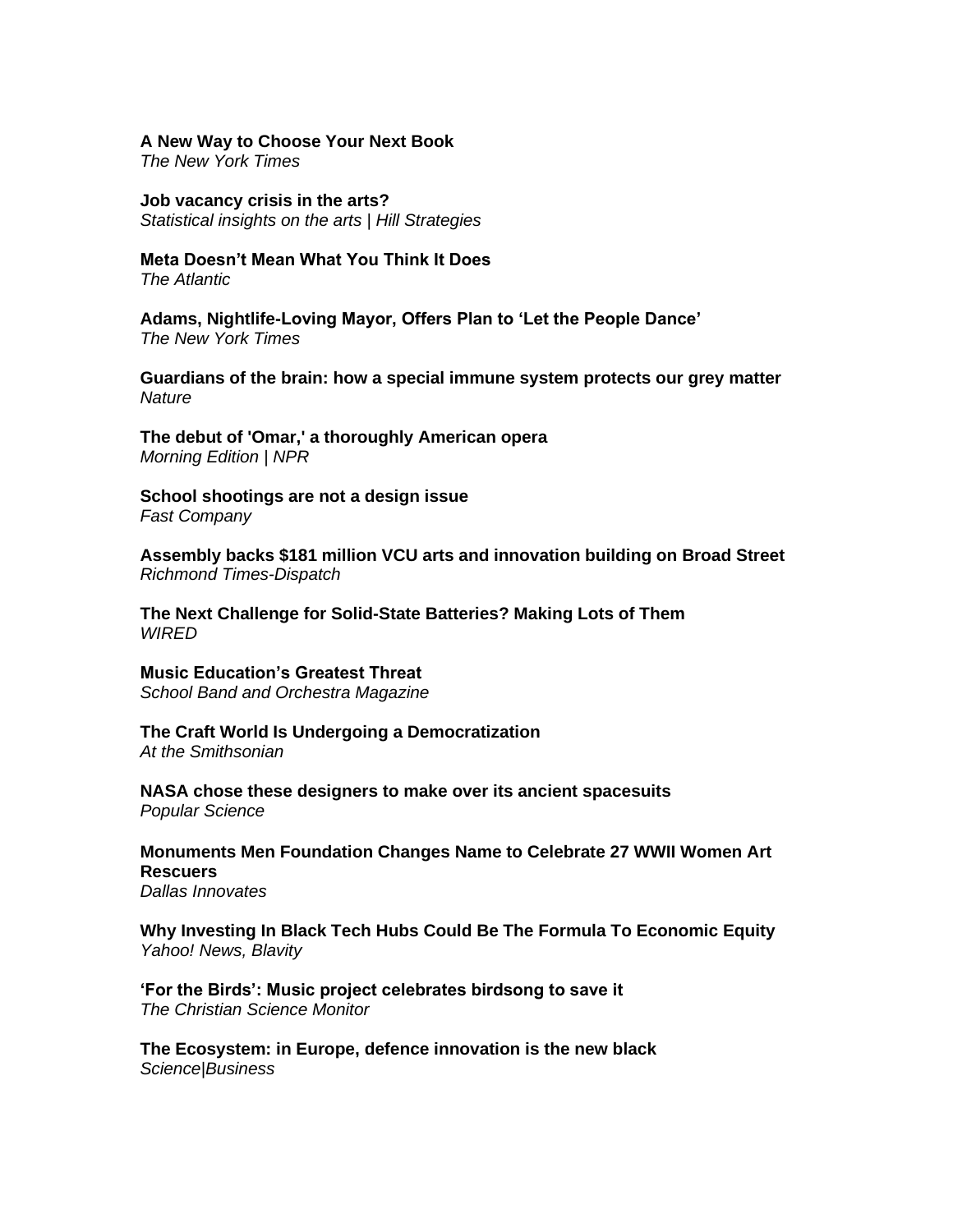**[The Marketplace of Ideas: Information About Innovation Boosts Patent Trading](https://www.gsb.stanford.edu/insights/marketplace-ideas-information-about-innovation-boosts-patent-trading)** *Stanford Graduate School of Business - Stanford University*

**[MIT Corporation elects nine term members, three life members](https://news.mit.edu/2022/corporation-term-life-members-0606)** *MIT News - Massachusetts Institute of Technology*

**[Government of Canada invests \\$10 million to support innovation in the tech](https://www.itworldcanada.com/article/government-of-canada-invests-10-million-to-support-innovation-in-the-tech-sector/487156)  [sector](https://www.itworldcanada.com/article/government-of-canada-invests-10-million-to-support-innovation-in-the-tech-sector/487156)** *IT World Canada*

**[The brain applies data compression for decision-making](https://www.eurekalert.org/news-releases/954857)** *EurekAlert! |AAAS*

**[Audio long read: The brain-reading devices helping paralysed people to move,](https://www.nature.com/articles/d41586-022-01288-9)  [talk and touch](https://www.nature.com/articles/d41586-022-01288-9)** *Nature*

**[Fear factor: Overcoming human barriers to innovation](https://www.mckinsey.com/business-functions/strategy-and-corporate-finance/our-insights/fear-factor-overcoming-human-barriers-to-innovation)** *McKinsey & Company*

**[5 Ways Art Can Improve Your Health](https://www.aarp.org/health/conditions-treatments/info-2022/art-therapy.html)** *AARP*

**[Funding arts in the schools should not be thought of as optional](https://www.startribune.com/funding-arts-in-the-schools-should-not-be-thought-of-as-optional/600179793/)** *Option Exchange | Minnesota Star-Tribune*

**[What these flowers can teach us about adapting to a human-altered world](https://www.popsci.com/science/evolution-extinction/)** *Popular Science*

**[Stop Procrastinating and Tackle That Big Project](https://hbr.org/2022/05/stop-procrastinating-and-tackle-that-big-project)** *Harvard Business Review*

**[Sesame Workshop's new multi-language initiative helps displaced Afghan and](https://www.fastcompany.com/90758562/sesame-workshop-afghan-ukraine-children)  [Ukrainian children](https://www.fastcompany.com/90758562/sesame-workshop-afghan-ukraine-children)** *Fast Company*

**[The rise of 'supertokenism'—and what organizations get flat wrong about DEI](https://www.fastcompany.com/90751644/the-rise-of-supertokenism-and-what-organizations-get-wrong-about-dei)** *Co.Design | Fast Company*

**[How brands like Nike and Prada are using NFTs—and why it could go terribly](https://www.fastcompany.com/90757697/how-brands-like-nike-and-prada-are-using-nfts-and-why-it-could-go-terribly-wrong)  [wrong](https://www.fastcompany.com/90757697/how-brands-like-nike-and-prada-are-using-nfts-and-why-it-could-go-terribly-wrong)** *Co.Design | Fast Company*

**[Paying extra](https://seths.blog/2022/06/paying-extra/)** *Seth's Blog*

**[Successful Asynchronous Collaboration](https://bradenkelley.com/2022/06/successful-asynchronous-collaboration/)** *Human-Centered Change and Innovation*

**[5 great books for the summer](https://www.gatesnotes.com/About-Bill-Gates/Summer-Books-2022)** *Gates Notes*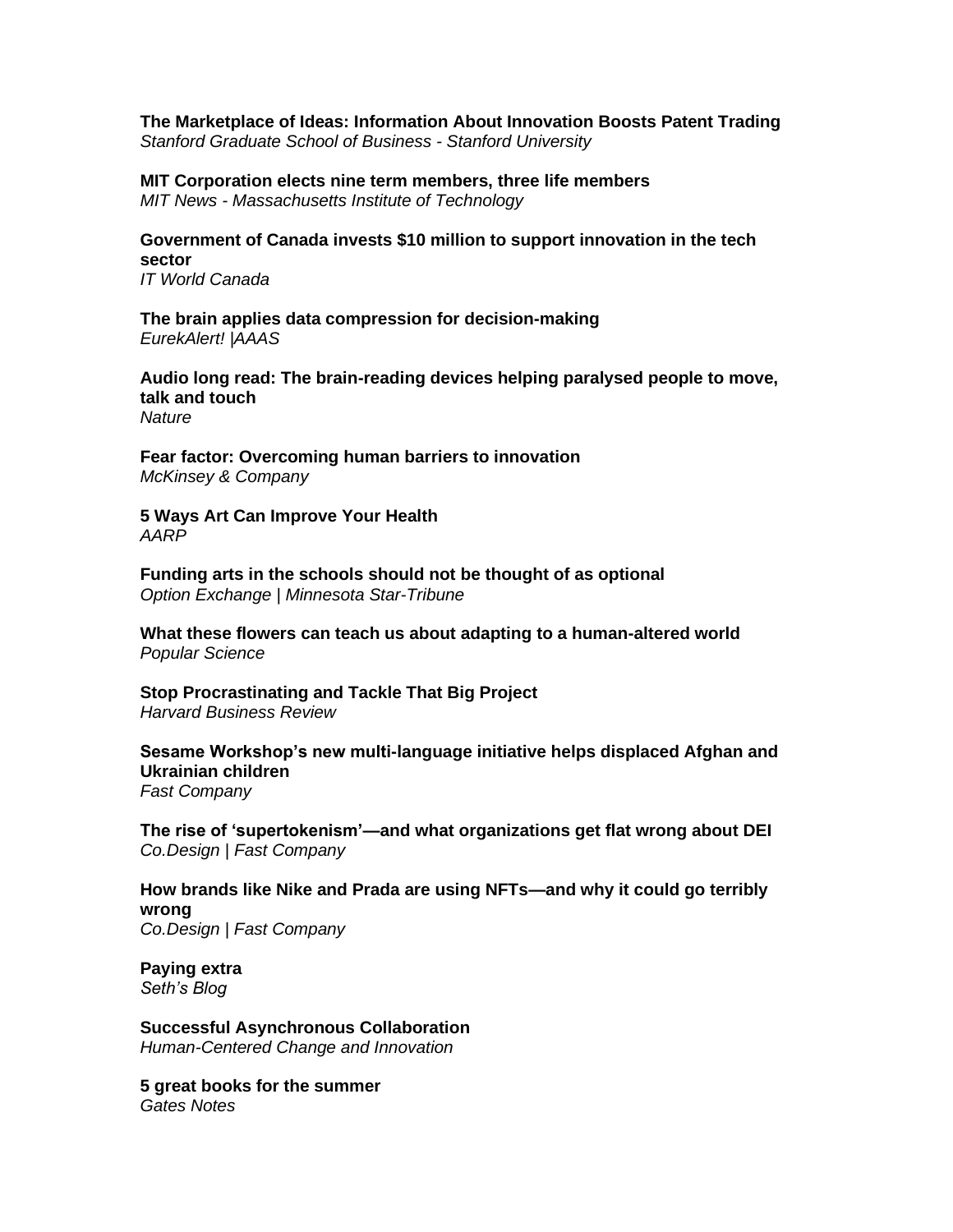**[Book celebrates the 50th anniversary of musical 'Grease'](https://apnews.com/article/entertainment-john-travolta-treat-williams-peter-gallagher-judy-kaye-3dcbec2872ff2558e7eec60890006415)** *AP News*

**[Smartphones Blur the Line Between Civilian and Combatant](https://www.wired.com/story/smartphones-ukraine-civilian-combatant/)** *WIRED*

**Afraid to Speak Up or Out - [Student reluctance to speak freely on campus rose](https://www.insidehighered.com/news/2022/06/02/survey-college-students-still-dont-feel-free-speak-campus)  [again in the last two years, according to a survey. But are](https://www.insidehighered.com/news/2022/06/02/survey-college-students-still-dont-feel-free-speak-campus) things as bad as the [numbers indicate?](https://www.insidehighered.com/news/2022/06/02/survey-college-students-still-dont-feel-free-speak-campus)**

*Inside Higher Ed*

**[Court Seeks Proposed Declaratory Judgment in Maryland E-book Case](https://www.publishersweekly.com/pw/by-topic/digital/copyright/article/89522-court-seeks-proposed-declaratory-judgment-in-maryland-e-book-case.html)** *Publishers Weekly*

**[Is TikTok the Future of Book Marketing?](https://www.publishersweekly.com/pw/by-topic/digital/content-and-e-books/article/89514-is-tiktok-the-future-of-book-marketing.html)**

*Publishers Weekly*

**[Vivid Contours and Bold Colors Illuminate Empowering Portraits by Naledi](https://www.thisiscolossal.com/2022/06/naledi-tshegofatso-modupi-portraits/)  [Tshegofatso Modupi](https://www.thisiscolossal.com/2022/06/naledi-tshegofatso-modupi-portraits/)** *Colossal*

**[Just how important is eye contact between musicians? And what does it signal?](https://www.classical-music.com/features/articles/just-how-important-is-eye-contact-between-musicians-and-what-does-it-signal/)** *Classical Music | BBC Music Magazine*

**[Mathematicians Transcend a Geometric Theory of Motion](https://www.wired.com/story/mathematicians-transcend-a-geometric-theory-of-motion/) WIRFD** 

**[We're told AI neural networks 'learn' the way humans do. A neuroscientist](https://theconversation.com/were-told-ai-neural-networks-learn-the-way-humans-do-a-neuroscientist-explains-why-thats-not-the-case-183993)  [explains why that's not the case](https://theconversation.com/were-told-ai-neural-networks-learn-the-way-humans-do-a-neuroscientist-explains-why-thats-not-the-case-183993)** *The Conversation*

**[What Are Scientists Learning About the Deepest Diving Creatures in the Ocean?](https://www.smithsonianmag.com/science-nature/what-are-scientists-learning-about-the-deepest-diving-creatures-in-the-ocean-180980190/)** *Science & Nature | Smithsonian* 

**[Boeing Engineer Uses Creativity to Explore Possibilities](https://www.memuk.org/transport/marine/boeing-engineer-uses-creativity-to-explore-possibilities-64443)** *Manufacturing and Engineering Magazine*

**[The Key to Innovation](https://www.plu.edu/news/archive/2022/06/05/mike-halverson/)** *News | Pacific Lutheran University*

**[Is the human brain unique among animals? New study hints at an evolving answer](https://www.inverse.com/science/what-is-it-about-the-human-brain-that-makes-us-smarter-than-other-animals-new-research-gives-intriguing-answer)** *Inverse* 

**[The wild 1980s Pontiac Stinger nailed the future of car design](https://www.fastcompany.com/90758140/the-wild-1980s-pontiac-stinger-nailed-the-future-of-car-design)** *Fast Company*

**[YouTube is Dead and Something New is Replacing It](https://medium.com/yardcouch-com/youtube-is-dead-and-something-new-is-replacing-it-14d061c2f0cb)** *Yard Couch | Medium*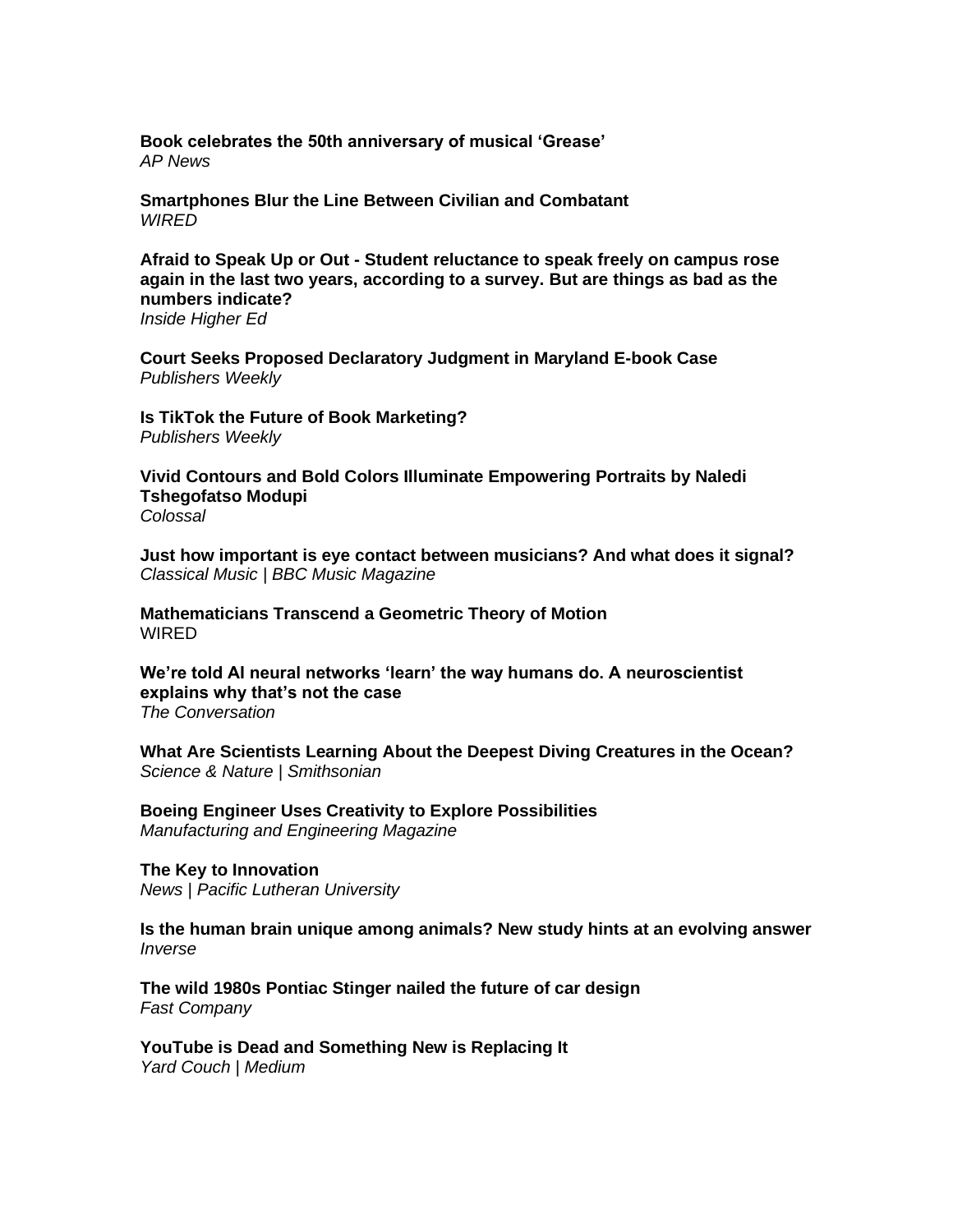**[The New Generation of A.I. Apps Could Make Writers and Artists Obsolete](https://www.vanityfair.com/news/2022/06/the-new-generation-of-ai-apps-could-make-writers-and-artists-obsolete)** *Vanity Fair*

**[A new storage technique could vastly expand the number of livers available for](https://www.technologyreview.com/2022/05/31/1052956/storage-expand-liver-transplant-waitlist-lesion/)  [transplant](https://www.technologyreview.com/2022/05/31/1052956/storage-expand-liver-transplant-waitlist-lesion/)**

*MIT Technology Review*

**[Infusing Creativity into Your College Course](https://creativityandeducation.com/infusing-creativity-into-your-college-course/)** *Creativity and Education*

**[Technology Was Supposed to Solve Our Problems, Instead, They Got Worse](https://bradenkelley.com/2022/06/technology-was-supposed-to-solve-our-problems-instead-they-got-worse/)** *Human-Centered Change and Innovation*

**[Giving It Away](https://freakonomics.com/podcast/giving-it-away/)** *People I (Mostly) Admire | Freakonomics*

**[Dinosaurs Started Out Hot, Then Some of Them Turned Cold](https://www.nytimes.com/2022/05/28/science/dinosars-warm-cold-blood.html)** *The New York Times*

**[Could redefining the entry-level worker be the answer to the Great Resignation?](https://www.fastcompany.com/90758123/could-redefining-the-entry-level-worker-be-the-answer-to-the-great-resignation)** *Fast Company*

**[Why NATO needs to admit not only Finland but also Google](https://www.fastcompany.com/90757789/why-nato-needs-to-admit-not-only-finland-but-also-google)** *Fast Company*

**[Is Netflix Hollywood's New Dinosaur?](https://newrepublic.com/article/166675/netflix-q1-numbers-streaming-shakeup)** *The New Republic*

**[Commentary | What We Learned About the Humanities from a Study of Thousands](https://culturalanalytics.org/article/35907-what-we-learned-about-the-humanities-from-a-study-of-thousands-of-newspaper-articles)  [of Newspaper Articles](https://culturalanalytics.org/article/35907-what-we-learned-about-the-humanities-from-a-study-of-thousands-of-newspaper-articles)** *Journal of Cultural Analytics*

**[Opinion | Why Are We Still Governed by Baby Boomers and the Remarkably Old?](https://www.nytimes.com/2022/06/03/opinion/baby-boomers-gen-x-us-politics.html)** *The New York Times*

**[How the Internet Turned Us Into Content Machines](https://www.newyorker.com/culture/infinite-scroll/how-the-internet-turned-us-into-content-machines)** *The New Yorker*

**[Looking Twice: A Conversation about Photography at the Library of Congress](https://www.arts.gov/stories/blog/2022/looking-twice-conversation-about-photography-library-congress)** *National Endowment for the Arts Blog*

# # #

This email is a free service of the **National Creativity Network (NCN)**. The articles are from a variety of sources and, therefore, do not necessarily reflect the views of the NCN. Despite our best efforts, links may fail without warning since each news source posts and archives its articles differently. We apologize for any inconvenience.

Have you found an article you'd like to share? Email the link to [george.tzougros@wisconsin.gov.](mailto:george.tzougros@wisconsin.gov)